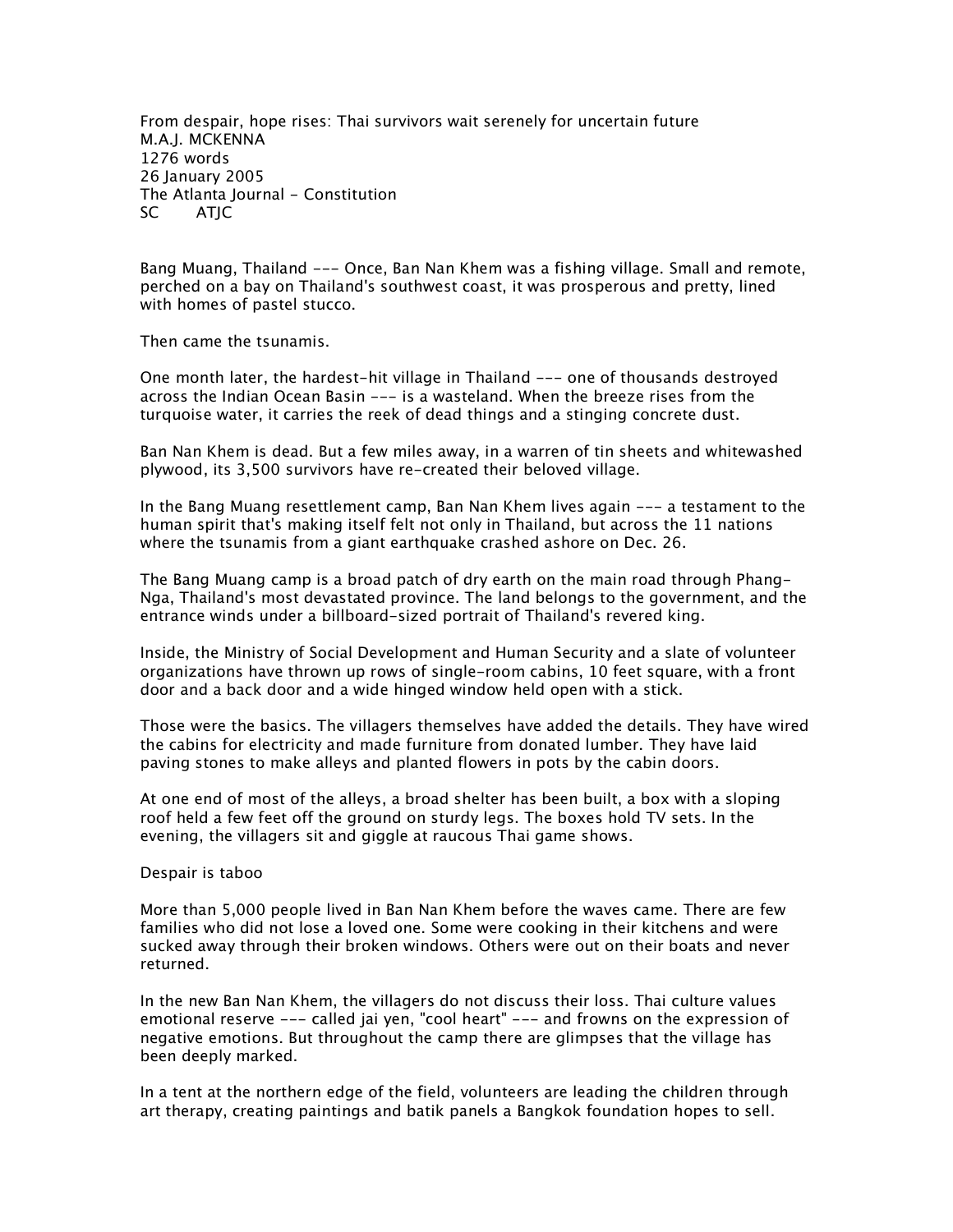*The children range widely in age, but the paintings all show the same thing: a wave, poised to crash down.*

*More than a dozen charities and nongovernmental organizations have moved in, done their work and in some cases moved on. No one knows how many.*

*The groups set up field kitchens, a first aid clinic, a school and a day care center. There are hillocks of donated clothing, more food than the villagers can eat, and free Fanta and Coca-Cola given by local bottlers.*

*The villagers are wearing the clothing and eating the food. But several have opened small shops, selling canned goods brought by family members who live in other towns. The impulse to buy and sell is reviving.*

*So are other inherently human impulses. Among the commodities distributed to the camp by the Thai government were condoms. In the mornings, the villagers bring out their household trash so that it can be carted off before the day begins. It is clear from the garbage that the condoms are being used.*

*"They have made it into a community," said Dr. Chris Braden, an epidemiologist from the Centers for Disease Control and Prevention in Atlanta. He has watched the camp grow in three weeks from a field of tents to the beginnings of a town.*

*Desire for normality*

*Life at the camp holds tremendous uncertainties.*

*The villagers do not know how long they will be there. They do not know if they will be allowed to stay together. The government fears the camp is too crowded. The villagers worry they may grow bored and uncomfortable when the April monsoons confine them to their huts and turn the fields to mud.*

*One thing they do know: They want to restore their lives.*

In the last row of the camp, between huts 3 and 4, a long blue spar of wood juts into the *walkway. It is all that remains of the boat of fisherman Nui Varee.*

*On the morning of the tsunamis, 45-year-old Varee and his family were in their boat out on the ocean: his wife, Chee Hantalay, his younger sons Kong and Sombat, his oldest son Noppaklao Cheaw-Chan and Noppaklao's wife and son.*

*The boat was anchored in water deep enough to dive for lobster. The first sign of trouble was the grate of the keel on gravel. The water had drained away, leaving them aground.*

*Varee cut the anchor rope and his boat ran out with the retreating ocean. When he looked up, he said through an interpreter, a wave was looming above them, as high as he could see.*

*The crest curled down --- but instead of capsizing the boat, it lifted it. Varee fought the currents for 20 minutes until a swell lifted the boat onto the beach.*

*The family tied the boat to a coconut palm and ran.*